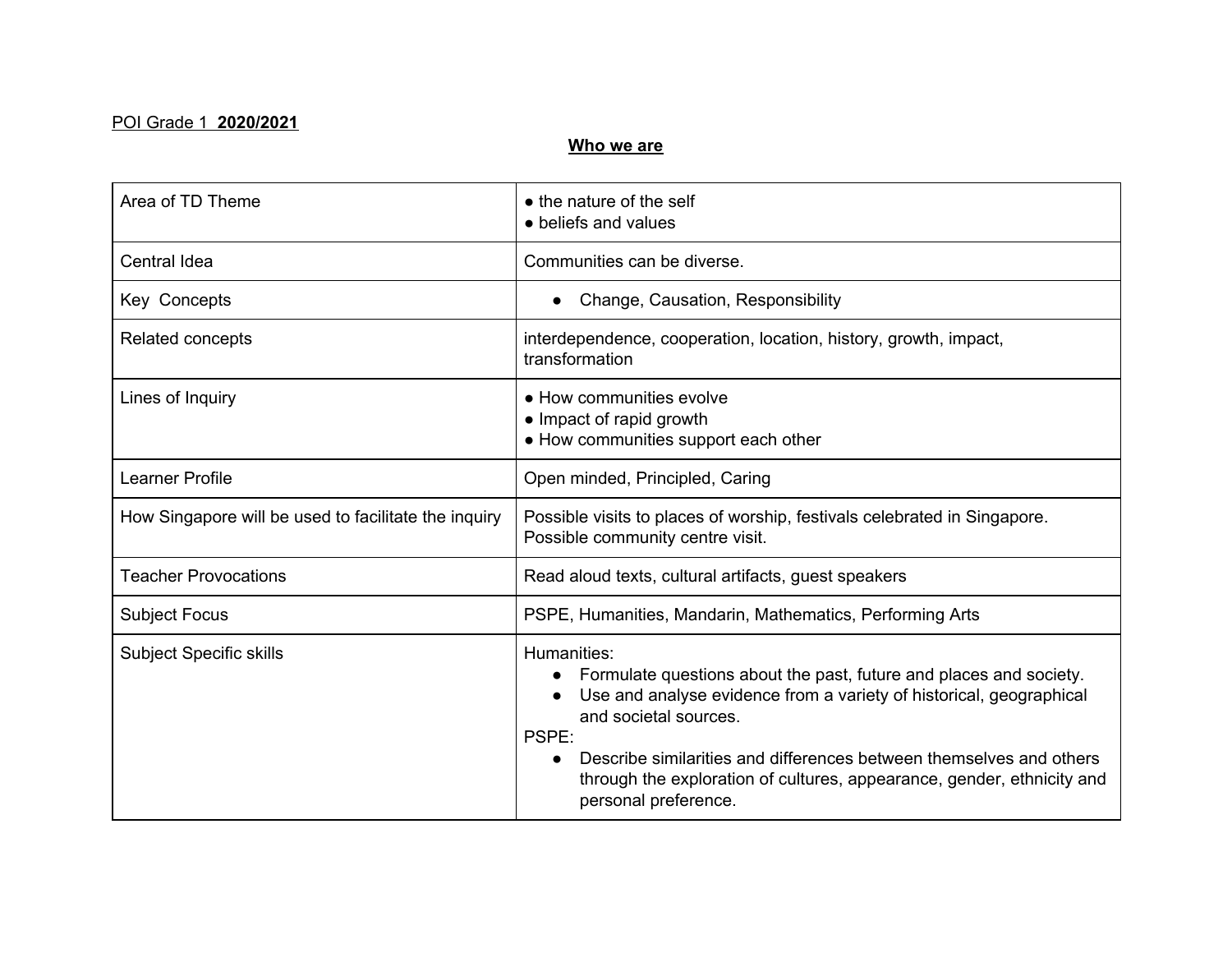|                                                                                      | Solve problems and overcome difficulties with a sense of optimism.<br>Examine possible strategies to deal with change, including thinking<br>flexibly and reaching out to seek help.<br>Mathematics:<br>Collect and display and interpret data related to their own activities<br>$\bullet$<br>using tally charts, pictographs, bar graphs and VENN diagrams<br>PE:<br>How our communities affect how physically active we are<br>How communities support our activities |
|--------------------------------------------------------------------------------------|--------------------------------------------------------------------------------------------------------------------------------------------------------------------------------------------------------------------------------------------------------------------------------------------------------------------------------------------------------------------------------------------------------------------------------------------------------------------------|
| Subject Specific Knowledge                                                           | Humanities:<br>Compare and contrast different customs and beliefs.<br>Identify how actions can relate to a person's identity.<br>Understand what beliefs and values are.<br>PSPE:<br>Understanding and respecting other people's perspective helps us to<br>$\bullet$<br>develop empathy.<br>Participation in a group can require group members to take on<br>different roles and responsibilities.<br>Mathematics:<br>Identify and understand types of graphs           |
| Core ATL's (TD Skills)                                                               | Social skills, Self Management skills                                                                                                                                                                                                                                                                                                                                                                                                                                    |
| Integrators contributions                                                            |                                                                                                                                                                                                                                                                                                                                                                                                                                                                          |
| What does a Grade Level appropriate<br>understanding of this central idea look like? | Students will develop an understanding of the different communities in<br>Singapore and how they change over time.                                                                                                                                                                                                                                                                                                                                                       |
| The essence of this unit in less than 20 words                                       | There are different communities in Singapore and they change over time.                                                                                                                                                                                                                                                                                                                                                                                                  |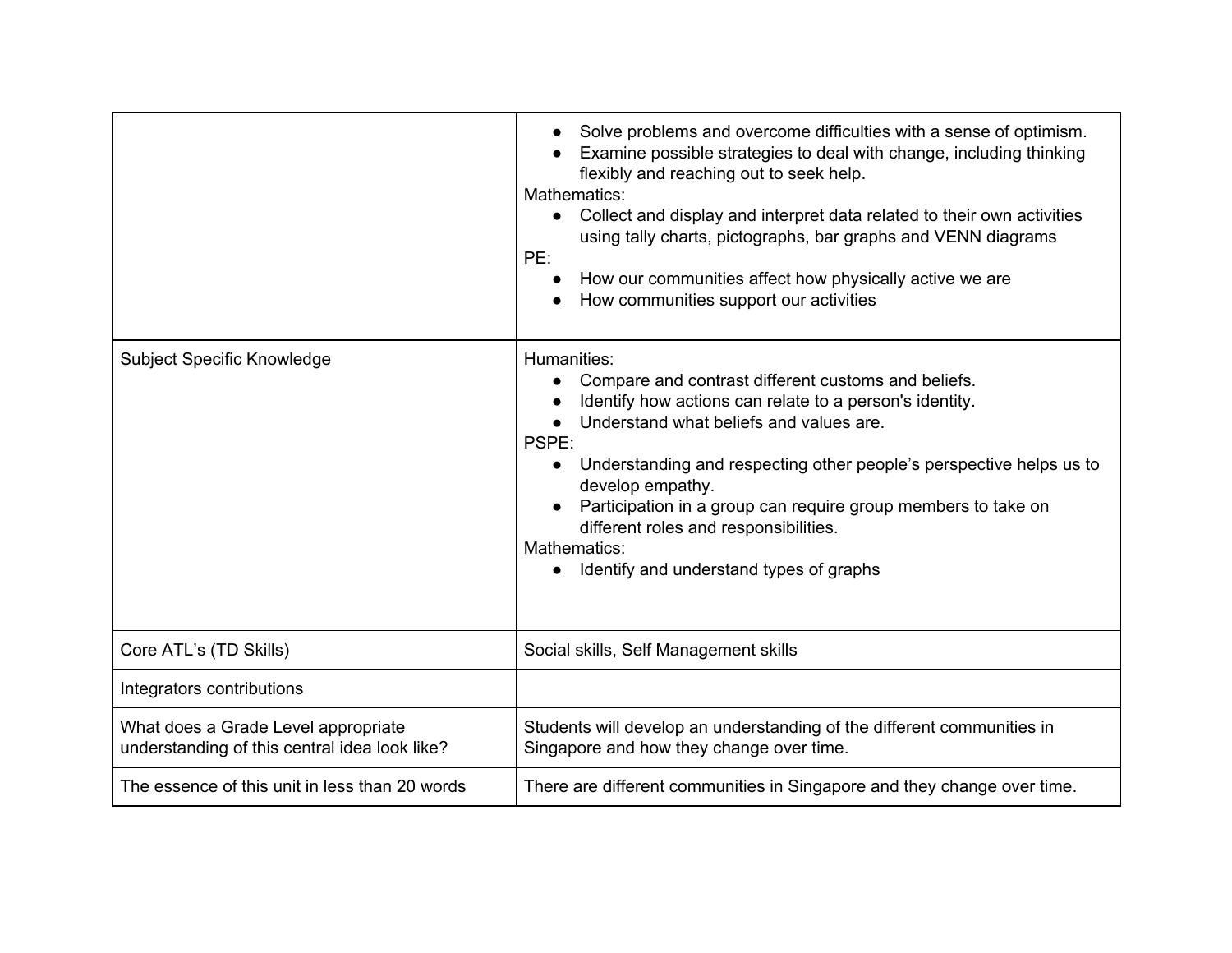## **Where we are in place and time**

| Area of TD Theme                                     | • orientation in place and time<br>• personal histories                                                                                                                                                                                                                                                                    |
|------------------------------------------------------|----------------------------------------------------------------------------------------------------------------------------------------------------------------------------------------------------------------------------------------------------------------------------------------------------------------------------|
| Central Idea                                         | Inventions from the past affect us in the present and the future.                                                                                                                                                                                                                                                          |
| Key Concepts                                         | Change, Function, Responsibility                                                                                                                                                                                                                                                                                           |
| Related concepts                                     | discovery, progress, creativity, sustainability, communication                                                                                                                                                                                                                                                             |
| Lines of Inquiry                                     | • People take action to solve problems<br>• Inventions evolved over time<br>• Positive and negative impacts of inventions.                                                                                                                                                                                                 |
| Learner Profile                                      | Reflective, Thinker, Communicator                                                                                                                                                                                                                                                                                          |
| How Singapore will be used to facilitate the inquiry | Field trips to museums.                                                                                                                                                                                                                                                                                                    |
| <b>Teacher Provocations</b>                          | Old artefacts, items of technology                                                                                                                                                                                                                                                                                         |
| <b>Subject Focus</b>                                 | <b>Humanities and Mathematics</b>                                                                                                                                                                                                                                                                                          |
| <b>Subject Specific skills</b>                       | Humanities:<br>• Use and analyse evidence from a variety of historical, geographical<br>and societal sources.<br>• Formulate questions about the past, future and places and society.<br>Mathematics:<br>Collect, display and interpret data for the purpose of answering<br>questions<br>Create timelines chronologically |
| Subject Specific Knowledge                           | Humanities:<br>Identify events in chronological order                                                                                                                                                                                                                                                                      |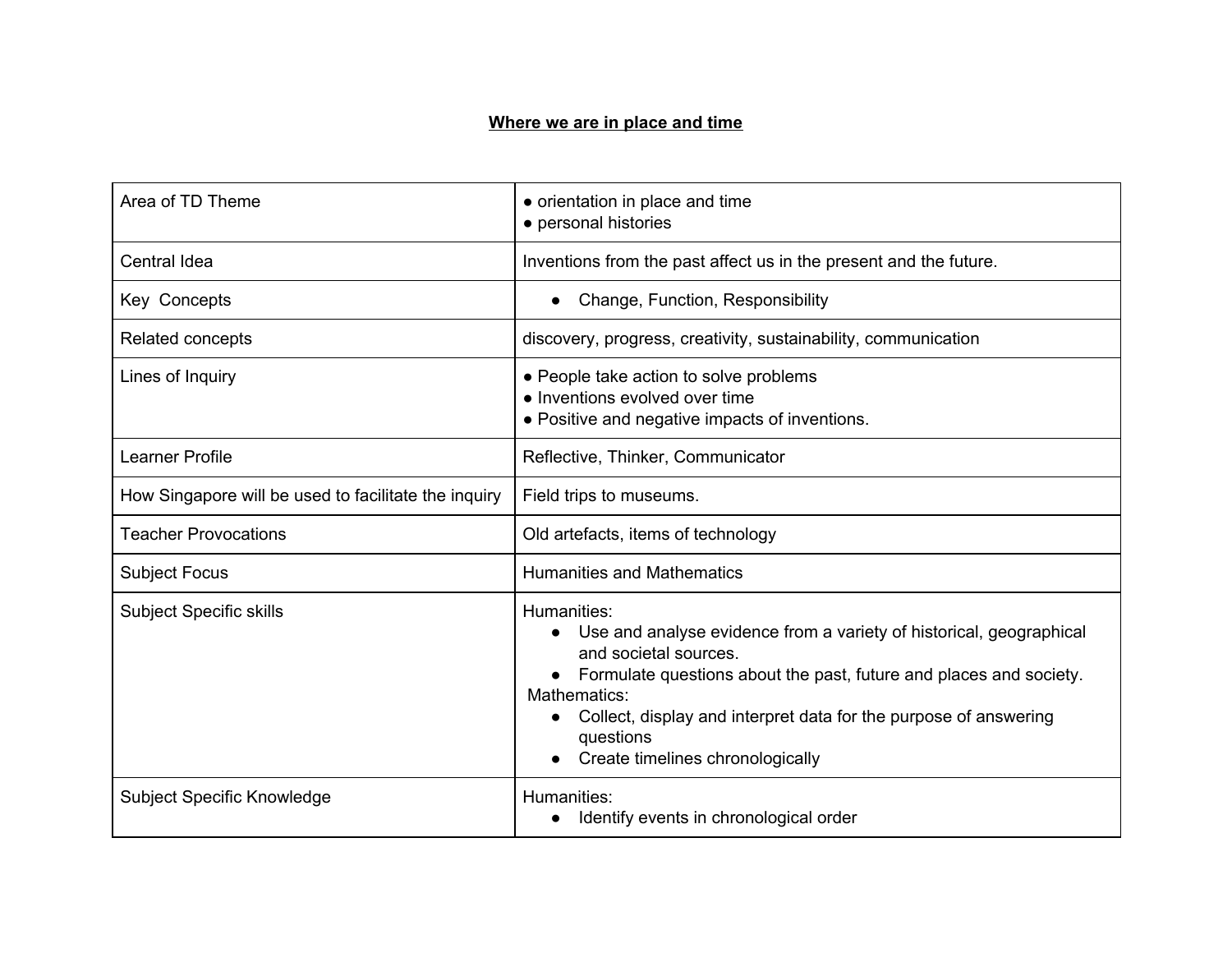|                                                                                      | Mathematics:<br>Identify and understand types of graphs.<br>Tell time using past and present.                   |
|--------------------------------------------------------------------------------------|-----------------------------------------------------------------------------------------------------------------|
| Core ATLs (TD Skills)                                                                | Research skills, Self Management skills                                                                         |
| Integrators contributions                                                            |                                                                                                                 |
| What does a Grade Level appropriate<br>understanding of this central idea look like? | Students will develop an understanding of how inventions impact their lives in<br>the past, present and future. |
| The essence of this unit in less than 20 words                                       | Inventions are developed over time and impact our lives.                                                        |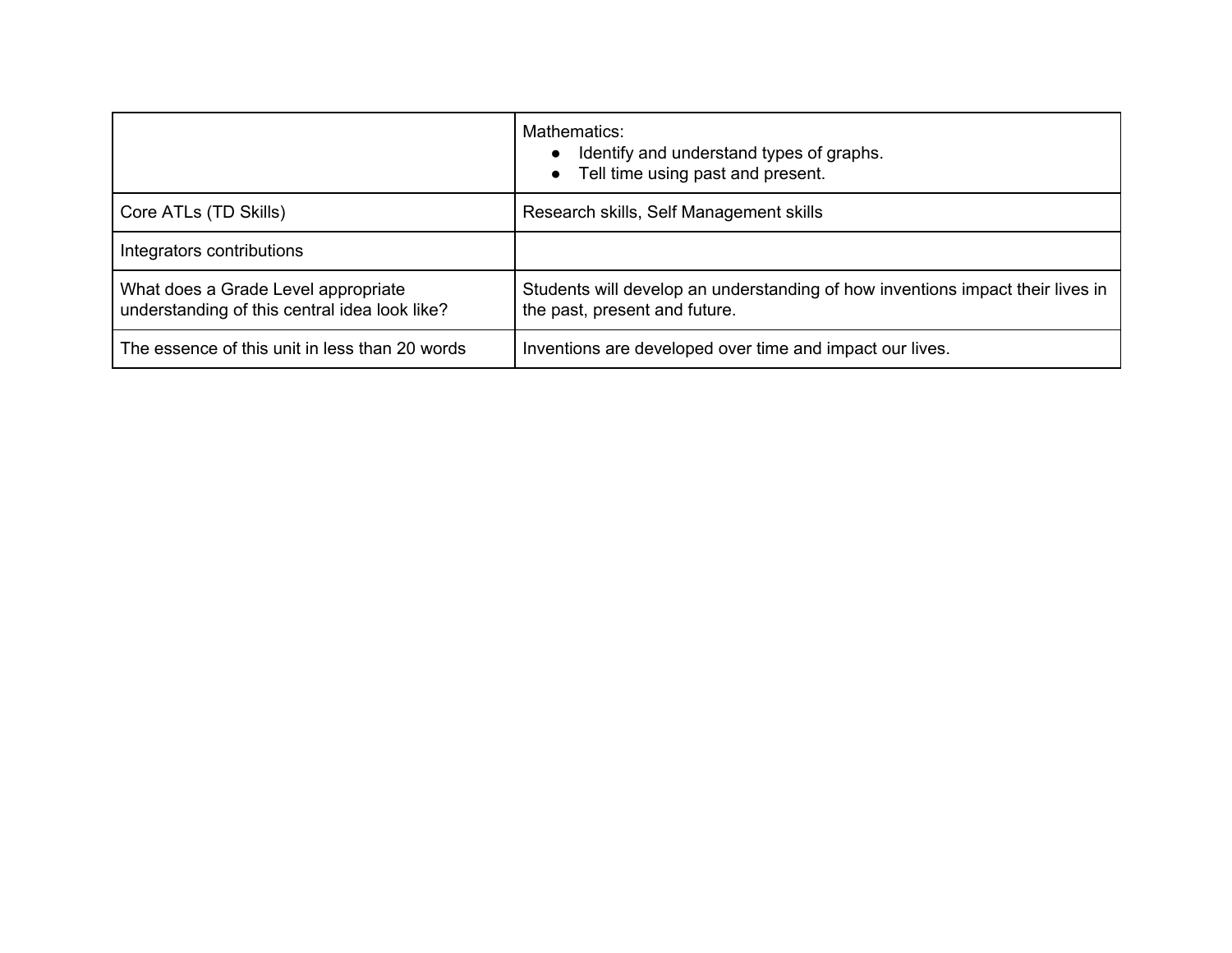### **How we express ourselves**

| Area of TD Theme                                     | • the ways in which we reflect on, extend and enjoy our creativity<br>• our appreciation of the aesthetic                                                                                                                                                                                                                                                         |
|------------------------------------------------------|-------------------------------------------------------------------------------------------------------------------------------------------------------------------------------------------------------------------------------------------------------------------------------------------------------------------------------------------------------------------|
| <b>Central Idea</b>                                  | We can express our emotions in many ways.                                                                                                                                                                                                                                                                                                                         |
| Key Concepts                                         | Form, Perspective, Causation                                                                                                                                                                                                                                                                                                                                      |
| <b>Related concepts</b>                              | expression, creativity, communication, consequences, opinions beliefs                                                                                                                                                                                                                                                                                             |
| Lines Inquiry                                        | • Emotions and their causes<br>• How emotions are communicated by ourselves and others<br>• Creative ways to express our emotions                                                                                                                                                                                                                                 |
| Learner Profile                                      | Communicator, Risk Taker, Balanced                                                                                                                                                                                                                                                                                                                                |
| How Singapore will be used to facilitate the inquiry | Possible theatre and art gallery visit. Comparing arts in SIngapore.                                                                                                                                                                                                                                                                                              |
| <b>Teacher Provocations</b>                          | Possible High School or Middle School drama, Exposure to different art form<br>and emotions. Thoughts/feelings diary. Read alouds, role play.                                                                                                                                                                                                                     |
| <b>Subject Focus</b>                                 | PSPE, Visual Arts, Performing Arts, Maths                                                                                                                                                                                                                                                                                                                         |
| <b>Subject Specific skills</b>                       | PSPE:<br>Identify feelings and emotions and explain possible causes.<br>$\bullet$<br>Explain experiences that cause different emotions.<br>Be aware of emotions and begin to regulate their emotional responses<br>and behaviour<br><b>Visual Arts:</b><br>Identify colours to express emotions<br>Respond to the mood of a work of art based on colour<br>Maths: |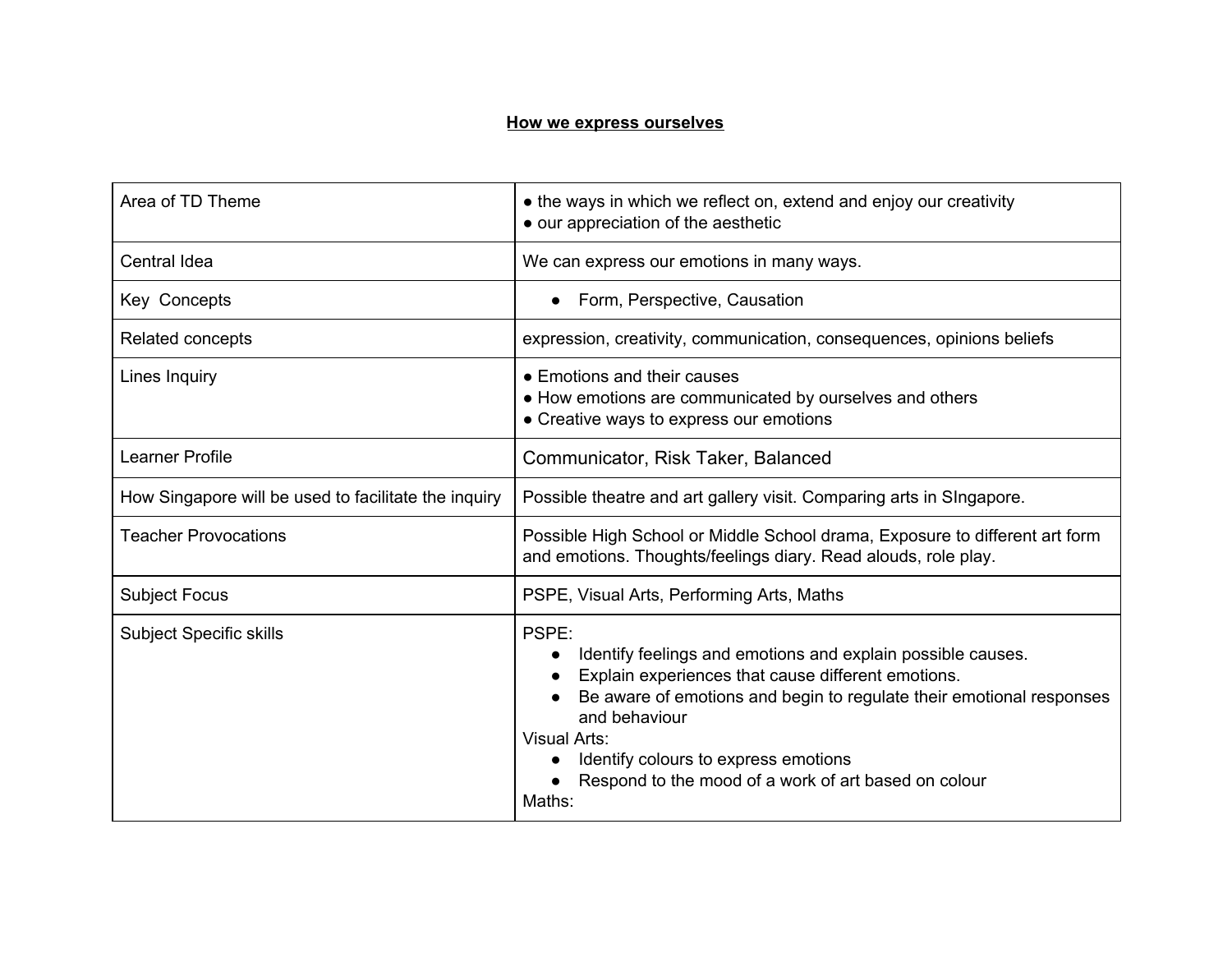|                                                                                      | Collect, display and interpret data for the purpose of answering<br>questions<br>Performing Arts:                                                                                                                                                                                                                |
|--------------------------------------------------------------------------------------|------------------------------------------------------------------------------------------------------------------------------------------------------------------------------------------------------------------------------------------------------------------------------------------------------------------|
| <b>Subject Specific Knowledge</b>                                                    | PSPE:<br>Understand how identifying emotions helps to regulate behaviour.<br>Visual Arts:<br>Colour is an important element of art and symbolises emotions.<br>PE:<br>Understand how emotions can affect our performance in activities<br>Maths:<br>Identify and understand types of graphs.<br>Performing Arts: |
| Core ATL's (TD Skills)                                                               | Communication skills, Social skills, Self Management Skills                                                                                                                                                                                                                                                      |
| Integrators contributions                                                            | Visual Arts - explore color theory and how colours are used to represent an<br>emotion.                                                                                                                                                                                                                          |
| What does a Grade Level appropriate<br>understanding of this central idea look like? | Students will make connections between their emotions and the causes.<br>Students will develop an understanding of different ways emotions can be<br>expressed.                                                                                                                                                  |
| The essence of this unit in less than 20 words                                       | Causes of emotions and ways they are expressed.                                                                                                                                                                                                                                                                  |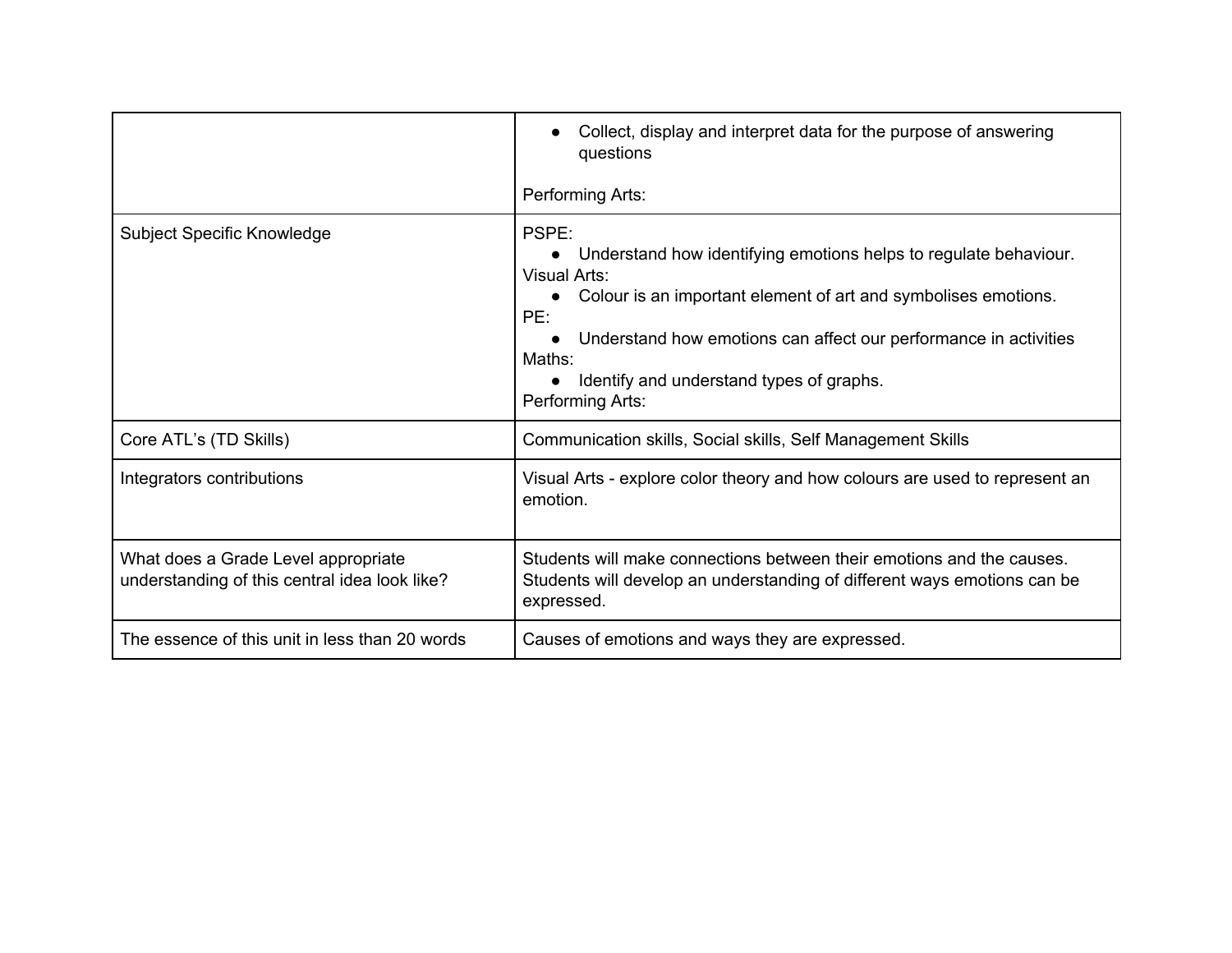#### **How the world works**

| Area of TD Theme                                     | • the natural world and its laws                                                                                                                                                                                                            |
|------------------------------------------------------|---------------------------------------------------------------------------------------------------------------------------------------------------------------------------------------------------------------------------------------------|
| Central Idea                                         | Properties of matter change.                                                                                                                                                                                                                |
| Key Concepts                                         | Form, Change, Connection                                                                                                                                                                                                                    |
| Related concepts                                     | processes, properties, matter, relationships                                                                                                                                                                                                |
| Lines Inquiry                                        | • The states of matter<br>• Reversible and Irreversible changes<br>• Manipulating matter for everyday problems                                                                                                                              |
| Learner Profile                                      | Knowledgeable, Thinker, Reflective                                                                                                                                                                                                          |
| How Singapore will be used to facilitate the inquiry | Possible trip to Science Centre or Art Science museum.                                                                                                                                                                                      |
| <b>Teacher Provocations</b>                          | Middle school science lab experiments, visit to High School, icecubes,<br>cornflour/water mixture                                                                                                                                           |
| <b>Subject Focus</b>                                 | Science, PE                                                                                                                                                                                                                                 |
| <b>Subject Specific skills</b>                       | Science:<br>Identify a question or problem to be explored. Observe carefully in<br>$\bullet$<br>order to gather data.<br>Plan and carry out systematic investigations manipulating variables as<br>necessary.<br>Make and test predictions. |
| Subject Specific Knowledge                           | Science:<br>Changes can be reversible or irreversible                                                                                                                                                                                       |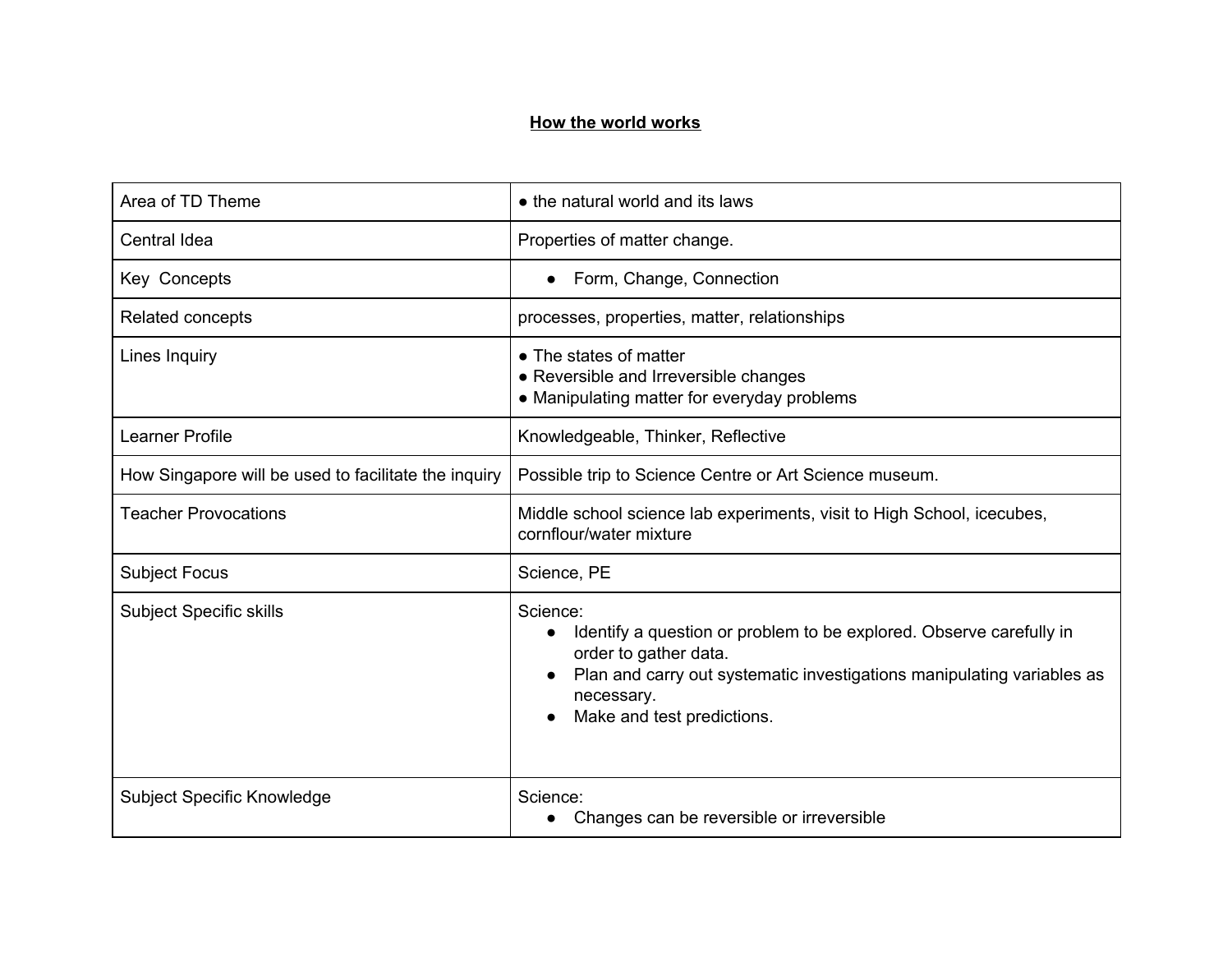|                                                                                      | Matter can be solid, liquid or gas.<br>$\bullet$<br>PE:<br>Identify the differences in equipment used to play similar games (balls,<br>bats, shoes, etc.) |
|--------------------------------------------------------------------------------------|-----------------------------------------------------------------------------------------------------------------------------------------------------------|
| Core ATL's (TD Skills)                                                               | Thinking skills, Research skills                                                                                                                          |
| Integrators contributions                                                            |                                                                                                                                                           |
| What does a Grade Level appropriate<br>understanding of this central idea look like? | Students will develop an understanding of states of matter, their properties<br>and changes                                                               |
| The essence of this unit in less than 20 words                                       | States of matter can change                                                                                                                               |

**How we organize ourselves**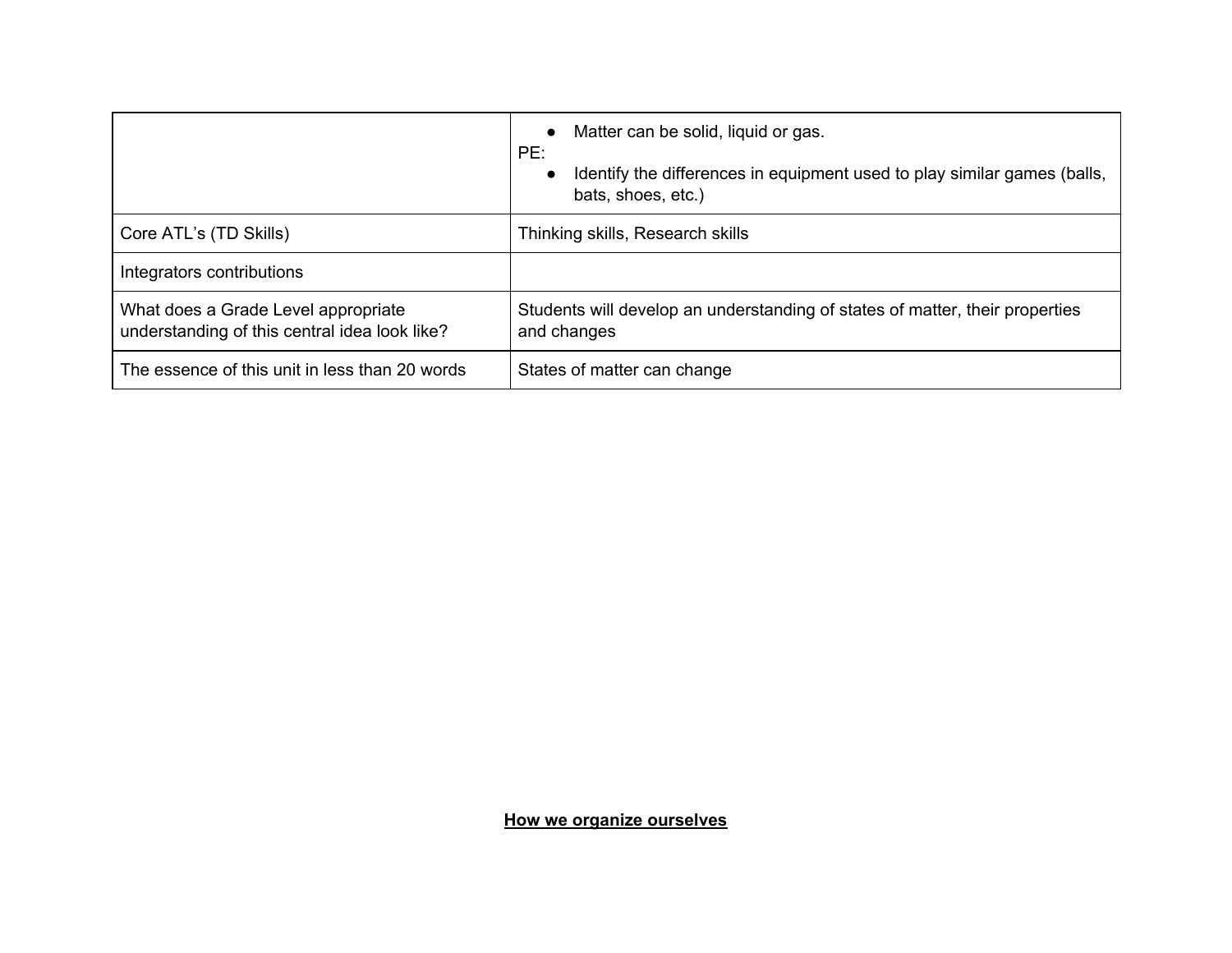| Area of TD Theme                                     | • the interconnectedness of human-made systems and communities;<br>• the structure and function of organizations                                                                                                                                                                                                                              |
|------------------------------------------------------|-----------------------------------------------------------------------------------------------------------------------------------------------------------------------------------------------------------------------------------------------------------------------------------------------------------------------------------------------|
| Central Idea                                         | People create systems to meet the food needs of their population.                                                                                                                                                                                                                                                                             |
| Key Concepts                                         | Function, Perspective, Connection                                                                                                                                                                                                                                                                                                             |
| Related concepts                                     | systems, organisation, equality, resources                                                                                                                                                                                                                                                                                                    |
| Lines Inquiry                                        | • Foods that different people eat.<br>• Food accessibility<br>• Local vs Global                                                                                                                                                                                                                                                               |
| <b>Learner Profile</b>                               | Inquirer, Caring, Balanced                                                                                                                                                                                                                                                                                                                    |
| How Singapore will be used to facilitate the inquiry | Possible visits to farms, factories and supermarkets. Foodbank                                                                                                                                                                                                                                                                                |
| <b>Teacher Provocations</b>                          | Field trip, what's in my lunch, food packages                                                                                                                                                                                                                                                                                                 |
| <b>Subject Focus</b>                                 | Humanities, Mandarin, Mathematics, Information Literacy                                                                                                                                                                                                                                                                                       |
| <b>Subject Specific skills</b>                       | Humanities:<br>Describe different processes of food distribution.<br>Explaining the steps involved in food distribution<br>Comprehend how transportation affects food distribution<br>Information Literacy:<br>Awareness of different sources of information.<br>Select appropriate information to complete an inquiry task with<br>guidance. |
|                                                      | Mathematics:                                                                                                                                                                                                                                                                                                                                  |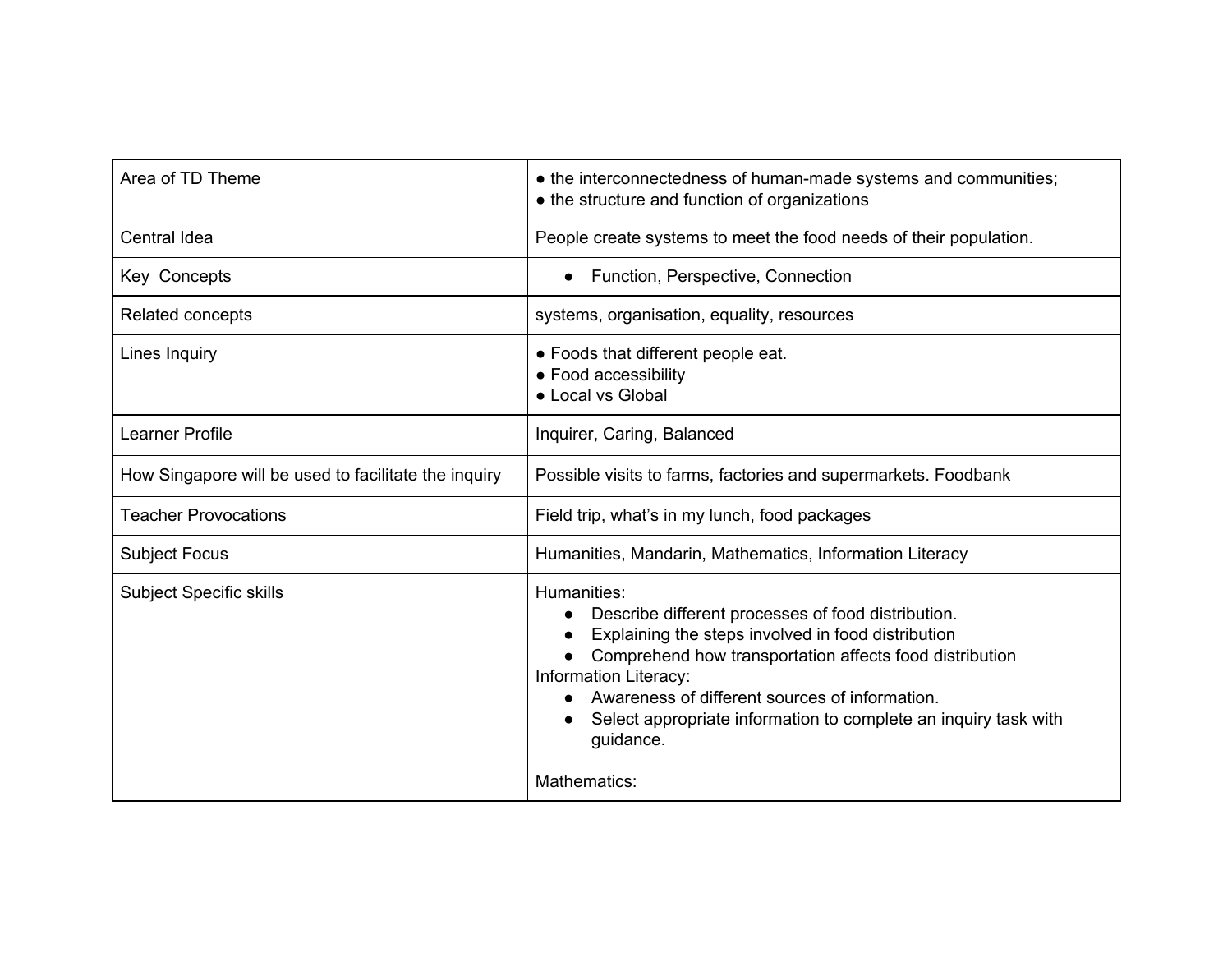|                                                                                      | Collect and display and interpret data related to their own activities<br>using tally charts, pictographs, bar graphs and VENN diagrams<br>Mandarin:                                                                                                                                                                                                                                                              |
|--------------------------------------------------------------------------------------|-------------------------------------------------------------------------------------------------------------------------------------------------------------------------------------------------------------------------------------------------------------------------------------------------------------------------------------------------------------------------------------------------------------------|
| <b>Subject Specific Knowledge</b>                                                    | Humanities:<br>Understand the process of production, transportation, distribution<br>and consumption of food.<br>Information Literacy:<br>Locate appropriate information source with teacher guidance.<br>With assistance identify information from reading text and looking at<br>pictures in books and other sources such as websites.<br>Mathematics:<br>Identify and understand types of graphs.<br>Mandarin: |
| Core ATL's (TD Skills)                                                               | Research skills, Communication skills                                                                                                                                                                                                                                                                                                                                                                             |
| Integrators contributions                                                            |                                                                                                                                                                                                                                                                                                                                                                                                                   |
| What does a Grade Level appropriate understanding<br>of this central idea look like? | Students will develop an understanding that food is a limited resource and<br>systems are in place to distribute it locally and globally.                                                                                                                                                                                                                                                                         |
| The essence of this unit in less than 20 words                                       | Food is distributed locally and globally.                                                                                                                                                                                                                                                                                                                                                                         |

# **Sharing the planet**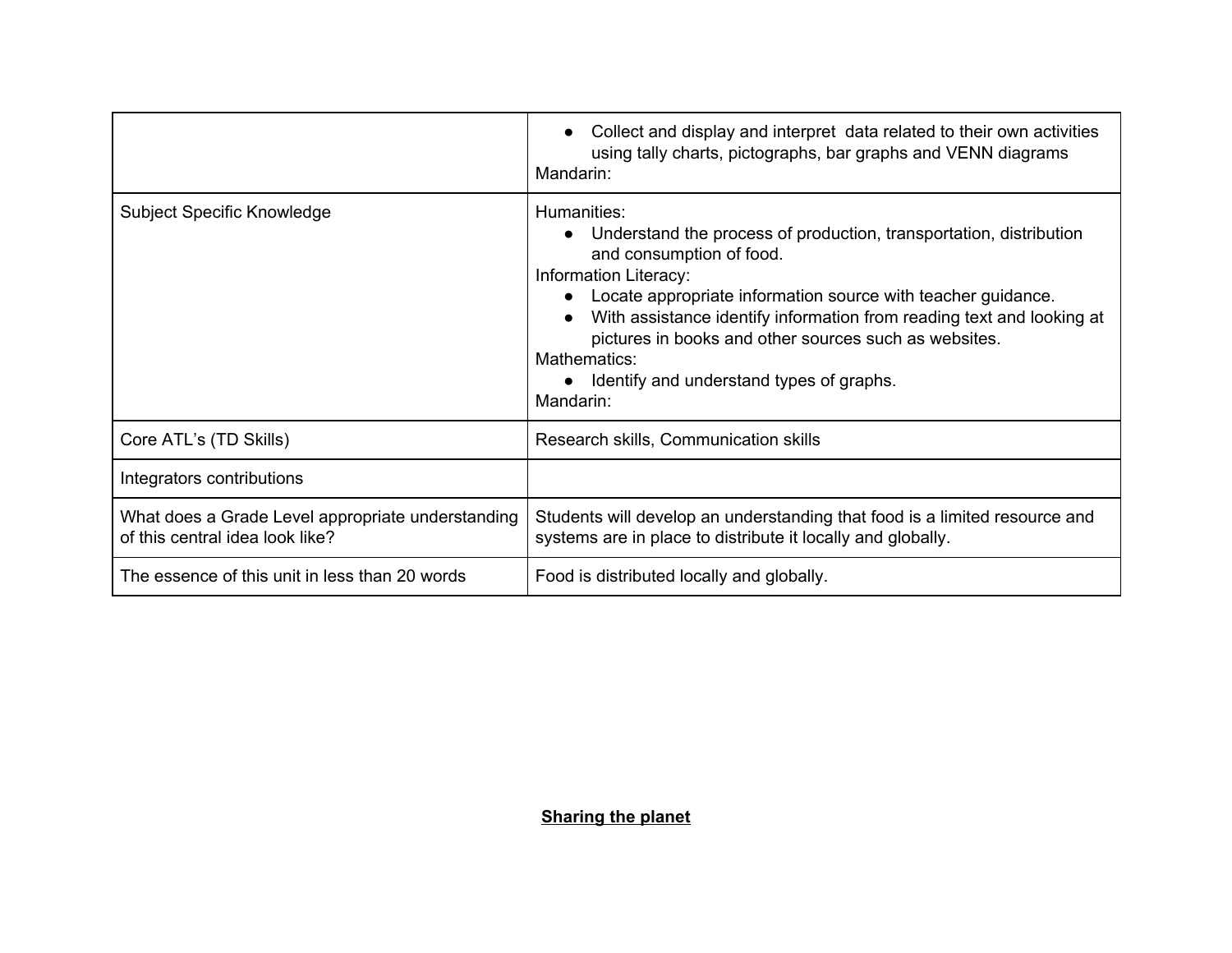| Area of TD Theme                                     | responsibilities in the struggle to share finite resources with other<br>people and with other living things                                                                                                                                                                                                                                                                                                                                                                                                                                                                                                    |
|------------------------------------------------------|-----------------------------------------------------------------------------------------------------------------------------------------------------------------------------------------------------------------------------------------------------------------------------------------------------------------------------------------------------------------------------------------------------------------------------------------------------------------------------------------------------------------------------------------------------------------------------------------------------------------|
| Central Idea                                         | Human actions can impact plant and animal survival.                                                                                                                                                                                                                                                                                                                                                                                                                                                                                                                                                             |
| Key Concepts                                         | <b>Function, Causation Responsibility</b>                                                                                                                                                                                                                                                                                                                                                                                                                                                                                                                                                                       |
| Related concepts                                     | cycles, conservation, habitat, survival, growth, communication, behaviour                                                                                                                                                                                                                                                                                                                                                                                                                                                                                                                                       |
| Lines Inquiry                                        | • How animals and plants live and grow<br>• Endangered and extinct species.<br>• Humans responsibility to animals and plants.                                                                                                                                                                                                                                                                                                                                                                                                                                                                                   |
| <b>Learner Profile</b>                               | Communicator, Knowledgeable, Caring                                                                                                                                                                                                                                                                                                                                                                                                                                                                                                                                                                             |
| How Singapore will be used to facilitate the inquiry | Possible visit to Sungei Buloh                                                                                                                                                                                                                                                                                                                                                                                                                                                                                                                                                                                  |
| <b>Teacher Provocations</b>                          | Our planet videos, caterpillars, seeds/plants                                                                                                                                                                                                                                                                                                                                                                                                                                                                                                                                                                   |
| <b>Subject Focus</b>                                 | Humanities, Science, Information Literacy                                                                                                                                                                                                                                                                                                                                                                                                                                                                                                                                                                       |
| <b>Subject Specific skills</b>                       | Science:<br>Demonstrate understanding of the factors that affect life cycles. - Use<br>$\bullet$<br>scientific vocabulary to explain their observations and experiences.<br>Observe carefully in order to gather data.<br>Understand life cycles of living things and the changes they go<br>through.<br>Understand the stages of development and interruptions to lifecycles.<br>Interpret and evaluate data gathered in order to draw conclusions.<br>Information Literacy:<br>Awareness of different sources of information.<br>Select appropriate information to complete an inquiry task with<br>guidance. |